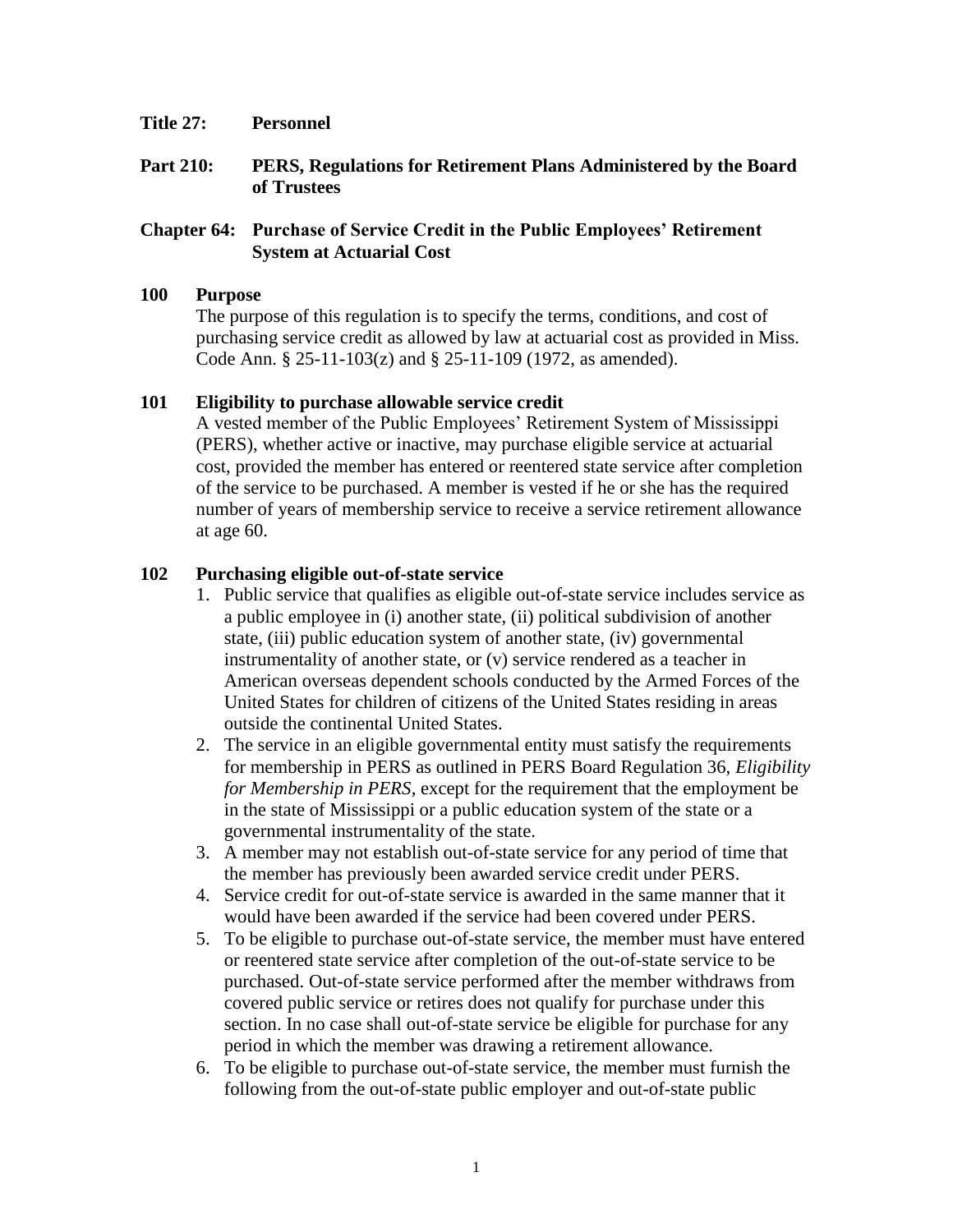retirement system: (i) documentation from the employer showing the position held, the employment classification of the position held, and the dates of service performed and (ii) certification from the out-of-state public retirement system that the member is not receiving nor will be entitled to receive benefits from the out-of-state public retirement system on the basis of the out-of-state service being certified to PERS.

- 7. The member must have received a full refund of all contributions, if any, to his or her credit in the out-of-state public retirement system to be eligible to establish out-of-state service, including distributions from an optional retirement plan, for which the member is seeking to purchase service.
- 8. A maximum of five years of creditable service may be purchased based on out-of-state public employment.

# **103 Purchasing eligible professional leave**

- 1. An eligible employee who has received professional leave without compensation for professional purposes directly related to his or her employment in state service may be eligible to purchase such service at actuarial cost.
- 2. The professional leave must be or have been performed with a public institution or public agency of this state, or another state or federal agency.
- 3. A member may not establish credit for professional leave for any period of time that the member has previously been awarded service credit under PERS.
- 4. Service credit for professional leave is awarded in the same manner that it would have been awarded if the service had been covered under PERS.
- 5. The employee must provide documentation from the employer showing (i) the reason the employer had for granting the leave and (ii) that a determination has been made by the employer that the professional leave will benefit the employee and employer.
- 6. Professional leave granted after the member withdraws from covered public service or retires does not qualify for purchase under this section. In no case shall professional leave be eligible for purchase for any period in which the member was drawing a retirement allowance.
- 7. To be eligible for purchase, (i) the professional leave may not have exceeded two years within any 10-year period of state service and (ii) immediately following the termination of the professional leave, the employee must have served the employer on a full-time basis for a period of time equivalent to the professional leave period granted.

# **104 Purchasing eligible non-covered service**

1. An eligible employee may purchase certain non-covered service with a public entity of the state. Service that may be purchased includes: (i) any service rendered as an employee of any political subdivision of the state, or any instrumentality thereof, that does not participate in PERS; (ii) any service rendered as an employee of any political subdivision of the state, or any instrumentality thereof, that participates in PERS but did not elect retroactive coverage; or (iii) any service rendered as an employee of any political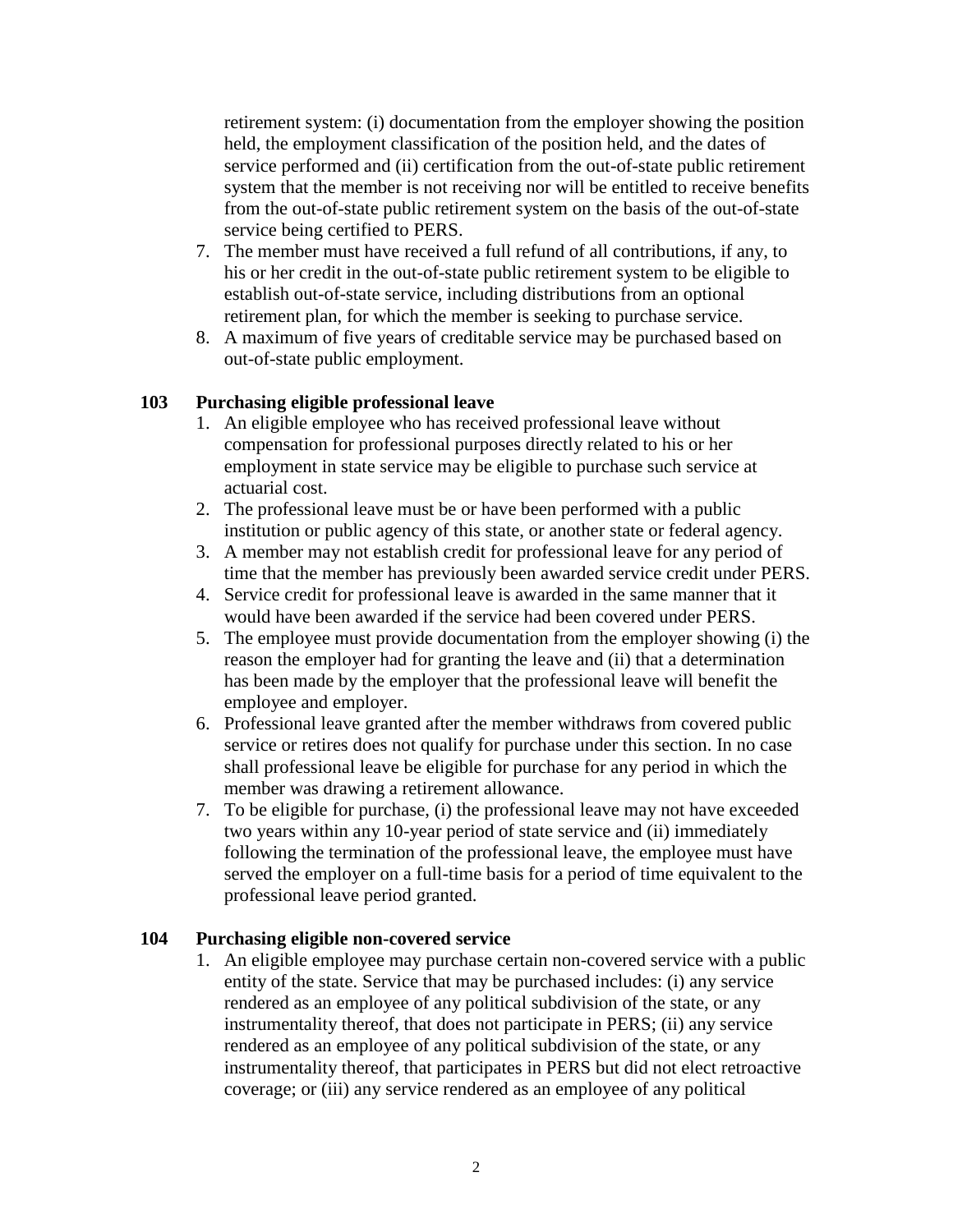subdivision of the state, or any instrumentality thereof, for which coverage of the employee's position was or is excluded.

- 2. Service with an eligible governmental entity must satisfy the requirements for membership in PERS as outlined in PERS Board Regulation 36.
- 3. A member may not establish credit for non-covered service for any period of time that the member has previously been awarded service credit under PERS.
- 4. Service credit for non-covered service is awarded in the same manner that it would have been awarded if the service had been covered under PERS.
- 5. To be eligible to purchase non-covered service, the member must have entered or reentered state service after completion of the non-covered service to be purchased. Non-covered service performed after the member withdraws from covered public service or retires does not qualify for purchase under this section. In no case shall non-covered service be eligible for purchase for any period in which the member was drawing a retirement allowance.
- 6. To establish eligibility to purchase non-covered service, the employee must:
	- a. Provide documentation to demonstrate that the employment would have been eligible for coverage under PERS had the position been covered at the time by a joinder agreement and
	- b. Provide documentation of the employment including the dates of service, the salary or wages earned, and the number of hours worked per week or per month.
- 7. A maximum of 10 years of creditable service may be purchased based on noncovered public service in the state, except in the case of retroactive coverage where either a joinder agreement or retirement law [Reference Miss. Code Ann.  $\S 25-11-103(z)$  (1972, as amended)] allows for the purchase of more than 10 years.

# **105 Calculation of the cost of purchasing eligible service**

- 1. The member shall pay to PERS on the date he or she is eligible for credit for such service or at any time thereafter prior to the date of retirement the actuarial cost as determined by the actuary for each year of creditable service.
- 2. The cost is a "point in time" determination using an actuarial calculation based on the member's service credit before the purchase, the member's service after the purchase, the member's age, and the greater of the member's current annual salary or the average of the highest four years of compensation.
	- a. Computation of cost for **active** members
		- i. An active member is an individual who is currently employed in covered employment.
		- ii. PERS will determine the member's average compensation and current annual salary based on his or her membership account.
		- iii. Using the actuarial factors for active members as provided by the actuary, PERS will determine the actuarial factor based on the member's current age and years of service and the actuarial factor based on the member's current age and years of service including the service eligible for purchase.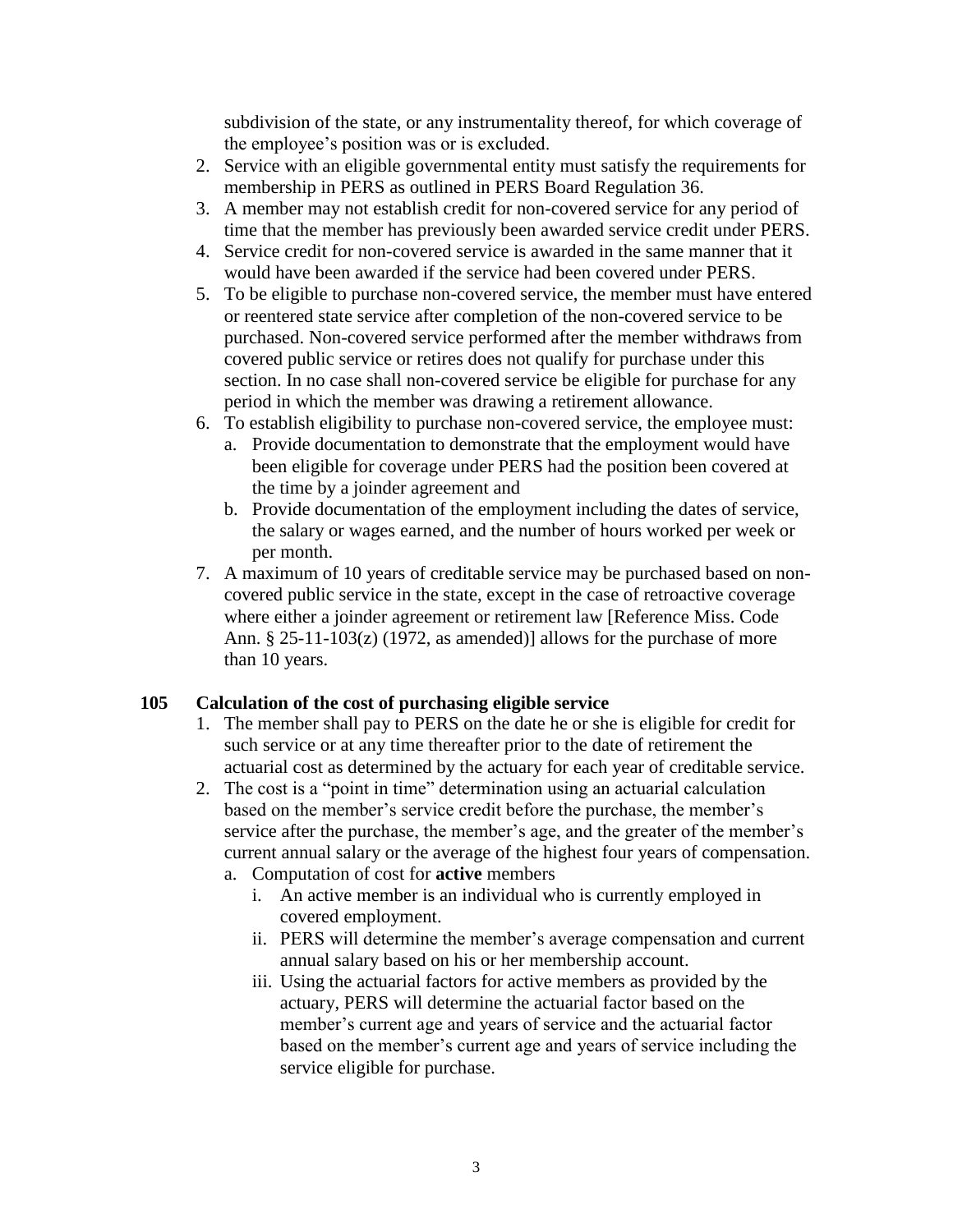- iv. The difference between the two actuarial factors will be multiplied by the higher of the active member's average compensation or current annual salary as determined by PERS. The result is the total cost for the service.
- b. Computation of cost for **inactive** members
	- i. An inactive member is an individual who is no longer employed in covered employment and who has not retired or received a refund of his or her contributions.
	- ii. PERS will determine the member's average compensation from his or her membership account.
	- iii. Using the actuarial factors for inactive members as provided by the actuary, PERS will determine the actuarial factor based on the member's current age and years of service and the actuarial factor based on the member's current age and years of service including the service eligible for purchase.
	- iv. The difference between the two actuarial factors will be multiplied by the inactive member's average compensation. The result is the total cost for the service.
- 3. The cost schedule will reflect the total cost of all eligible service, as well as the cost of the individual increments of service credit. The member may purchase all or any part of the service prior to his or her effective retirement date with PERS. All purchases must be in not less than monthly increments.
- 4. If a member does not purchase the service before the date stated on the cost schedule, the cost of any remaining eligible service not purchased by the stated date will be recalculated. The cost will change as the member's age and service credited to the member's account change.

# **106 Subject to IRC Section 415 Limitations**

Payments for the purchase of service credit at actuarial cost shall be paid in a manner consistent with any applicable limitations of 26 United States Code, § 415. For any member of PERS who became a member on or after July 1, 1999, Code  $\S$  415(c)(1) limits employee after-tax contributions to the lesser of (i) an applicable annual dollar limit or (ii) 100 percent of compensation. A member may be precluded from purchasing some or all years of service credit at actuarial cost if payments exceed applicable annual limitations on after-tax contributions.

#### **107 Expiration of time to purchase eligible service**

The purchase of all eligible service at actuarial cost must be completed by the member prior to the member's death or retirement.

#### **108 Funds used to purchase service**

Service credit at actuarial cost can be purchased using after-tax funds received directly from the member. Alternatively, such credit may be purchased using taxdeferred (pre-tax) money from certain retirement plans as allowed by the Internal Revenue Code (IRC).

#### **1. Direct payment of funds by the member**